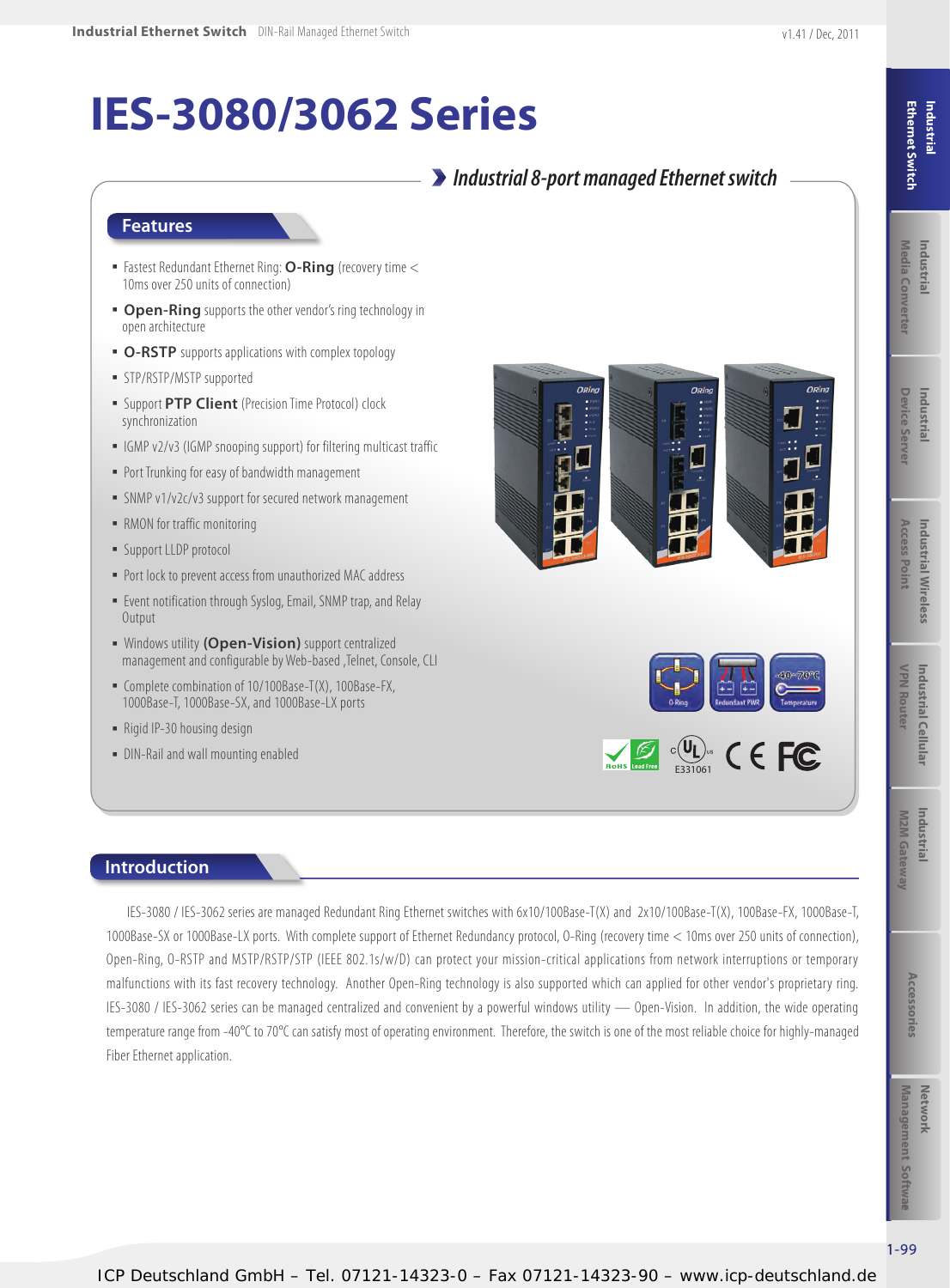#### **Open-Vision**

ORing's switches are intelligent switches. Different from other traditional redundant switches, ORing provides a set of Windows utility **(Open-Vision)** for user to manage and monitor all of industrial Ethernet switches on the industrial network.



Network connection



Topology View



Monitoring and Configuration interface



(Unit=mm)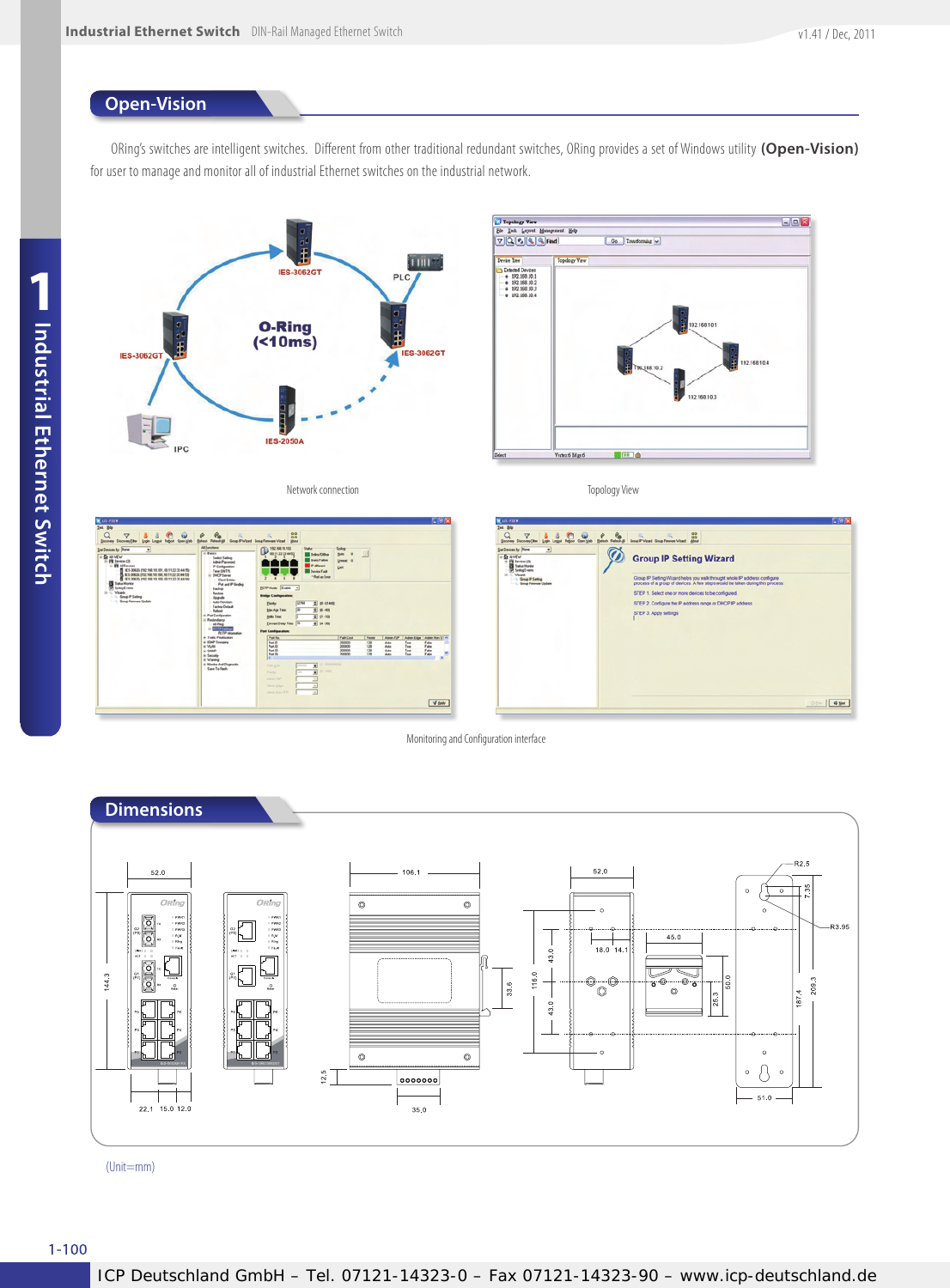### **Specifications**

| <b>ORing Switch Model</b>                   |                                                  | <b>IES-3080</b>                                                                                                                                                                                                                                                                                                                                                                                                                                                                                                                                                                     | <b>IES-3062GT</b> | IES-3062FX-MM                        | <b>IES-3062FX-SS</b> | IES-3062GF-MM                      | <b>IES-3062GF-SS</b> |  |  |
|---------------------------------------------|--------------------------------------------------|-------------------------------------------------------------------------------------------------------------------------------------------------------------------------------------------------------------------------------------------------------------------------------------------------------------------------------------------------------------------------------------------------------------------------------------------------------------------------------------------------------------------------------------------------------------------------------------|-------------------|--------------------------------------|----------------------|------------------------------------|----------------------|--|--|
| <b>Physical Ports</b>                       |                                                  |                                                                                                                                                                                                                                                                                                                                                                                                                                                                                                                                                                                     |                   |                                      |                      |                                    |                      |  |  |
| 10/100Base-T(X) Ports in RJ45 Auto MDI/MDIX |                                                  | 8                                                                                                                                                                                                                                                                                                                                                                                                                                                                                                                                                                                   | 6                 | 6                                    | 6                    | 6                                  | 6                    |  |  |
|                                             | 10/100/1000Base-T(X) Ports in RJ45 Auto MDI/MDIX |                                                                                                                                                                                                                                                                                                                                                                                                                                                                                                                                                                                     | $\overline{2}$    |                                      |                      |                                    |                      |  |  |
|                                             | <b>Fiber Ports Number</b>                        |                                                                                                                                                                                                                                                                                                                                                                                                                                                                                                                                                                                     |                   | $\overline{2}$                       | $\overline{2}$       | $\overline{2}$                     | $\overline{2}$       |  |  |
|                                             | <b>Fiber Ports Standard</b>                      |                                                                                                                                                                                                                                                                                                                                                                                                                                                                                                                                                                                     |                   | 100Base-FX                           | 100Base-FX           | 1000Base-SX                        | 1000Base-LX          |  |  |
|                                             | <b>Fiber Mode</b>                                |                                                                                                                                                                                                                                                                                                                                                                                                                                                                                                                                                                                     |                   | Multi-mode                           | Single-mode          | Multi-mode                         | Single-mode          |  |  |
|                                             | Fiber Diameter (µm)                              |                                                                                                                                                                                                                                                                                                                                                                                                                                                                                                                                                                                     |                   | $62.5/125 \,\mu m$<br>$50/125 \mu m$ | $9/125 \mu m$        | $62.5/125 \mu m$<br>$50/125 \mu m$ | $9/125 \mu m$        |  |  |
|                                             | <b>Fiber Optical Connector</b>                   |                                                                                                                                                                                                                                                                                                                                                                                                                                                                                                                                                                                     |                   | SC                                   | SC.                  | SC.                                | SC.                  |  |  |
| <b>Fiber Ports</b>                          | Typical Distance (km)                            |                                                                                                                                                                                                                                                                                                                                                                                                                                                                                                                                                                                     |                   | 2 km                                 | 30 km                | $0.55$ km                          | $10 \mathrm{km}$     |  |  |
| <b>Specifications</b>                       | Wavelength (nm)                                  |                                                                                                                                                                                                                                                                                                                                                                                                                                                                                                                                                                                     |                   | 1310 nm                              | 1310 nm              | 850 nm                             | 1310 nm              |  |  |
|                                             | Max. Output Optical Power (dBm)                  |                                                                                                                                                                                                                                                                                                                                                                                                                                                                                                                                                                                     |                   | $-14$ dBm                            | $-8$ dBm             | $-4$ dBm                           | $-3$ dBm             |  |  |
|                                             | Min. Output Optical Power (dBm)                  |                                                                                                                                                                                                                                                                                                                                                                                                                                                                                                                                                                                     |                   | $-23.5$ dBm                          | $-15$ dBm            | $-9.5$ dBm                         | $-9.5$ dBm           |  |  |
|                                             | Max. Input Optical Power<br>(Saturation)         |                                                                                                                                                                                                                                                                                                                                                                                                                                                                                                                                                                                     |                   | $0$ dBm                              | $0$ dBm              | $0$ dBm                            | $-3$ dBm             |  |  |
|                                             | Min. Input Optical Power<br>(Sensitivity)        |                                                                                                                                                                                                                                                                                                                                                                                                                                                                                                                                                                                     |                   | $-31$ dBm                            | $-34$ dBm            | $-18$ dBm                          | $-20$ dBm            |  |  |
|                                             | Link Budget (dB)                                 |                                                                                                                                                                                                                                                                                                                                                                                                                                                                                                                                                                                     |                   | 7.5 dB                               | 19 dB                | 8.5 dB                             | 10.5 dB              |  |  |
| <b>Technology</b>                           |                                                  |                                                                                                                                                                                                                                                                                                                                                                                                                                                                                                                                                                                     |                   |                                      |                      |                                    |                      |  |  |
| <b>Ethernet Standards</b>                   |                                                  | IEEE 802.3u for 100Base-TX and 100Base-FX<br>IEEE 802.3z for 1000Base-X<br>IEEE 802.3ab for 1000Base-T<br>IEEE 802.3ad for LACP (Link Aggregation Control Protocol)<br>IEEE 802.3x for Flow control<br>IEEE 802.1D for STP (Spanning Tree Protocol)<br>IEEE 802.1p for COS (Class of Service)<br>IEEE 802.1Q for VLAN Tagging<br>IEEE 802.1w for RSTP (Rapid Spanning Tree Protocol)<br>IEEE 802.1s for MSTP (Multiple Spanning Tree Protocol)<br>IEEE 802.1x for Authentication                                                                                                    |                   |                                      |                      |                                    |                      |  |  |
| <b>MAC Table</b>                            |                                                  | 8192 MAC addresses                                                                                                                                                                                                                                                                                                                                                                                                                                                                                                                                                                  |                   |                                      |                      |                                    |                      |  |  |
| <b>Priority Queues</b>                      |                                                  | 4                                                                                                                                                                                                                                                                                                                                                                                                                                                                                                                                                                                   |                   |                                      |                      |                                    |                      |  |  |
| Processing                                  |                                                  | Store-and-Forward                                                                                                                                                                                                                                                                                                                                                                                                                                                                                                                                                                   |                   |                                      |                      |                                    |                      |  |  |
| <b>Switch Properties</b>                    |                                                  | Switching latency : 7 µs<br>Switching bandwidth: 5.2Gbps<br>Max. Number of Available VLANs: 4096<br>IGMP multicast groups: 1024<br>Port rate limiting : User Define                                                                                                                                                                                                                                                                                                                                                                                                                 |                   |                                      |                      |                                    |                      |  |  |
| <b>Security Feature</b>                     |                                                  | Enable/disable ports, MAC based port security<br>Port based network access control (802.1x)<br>VLAN (802.1q) to segregate and secure network traffic<br>Supports Q-in-Q VLAN for performance & security to expand the VLAN space<br>Radius centralized password management<br>SNMPV1/V2c/V3 encrypted authentication and access security                                                                                                                                                                                                                                            |                   |                                      |                      |                                    |                      |  |  |
| <b>Software Features</b>                    |                                                  | STP/RSTP/MSTP (IEEE 802.1D/w/s)<br>Redundant Ring (O-Ring) with recovery time less than 10ms over 250 units<br>TOS/Diffserv supported<br>Quality of Service (802.1p) for real-time traffic<br>VLAN (802.1Q) with VLAN tagging and GVRP supported<br>IGMP Snooping for multicast filtering<br>Port configuration, status, statistics, monitoring, security<br>SNTP for synchronizing of clocks over network<br>Support PTP Client (Precision Time Protocol) clock synchronization<br>DHCP Server / Client support<br>Port Trunk support<br>MVR (Multicast VLAN Registration) support |                   |                                      |                      |                                    |                      |  |  |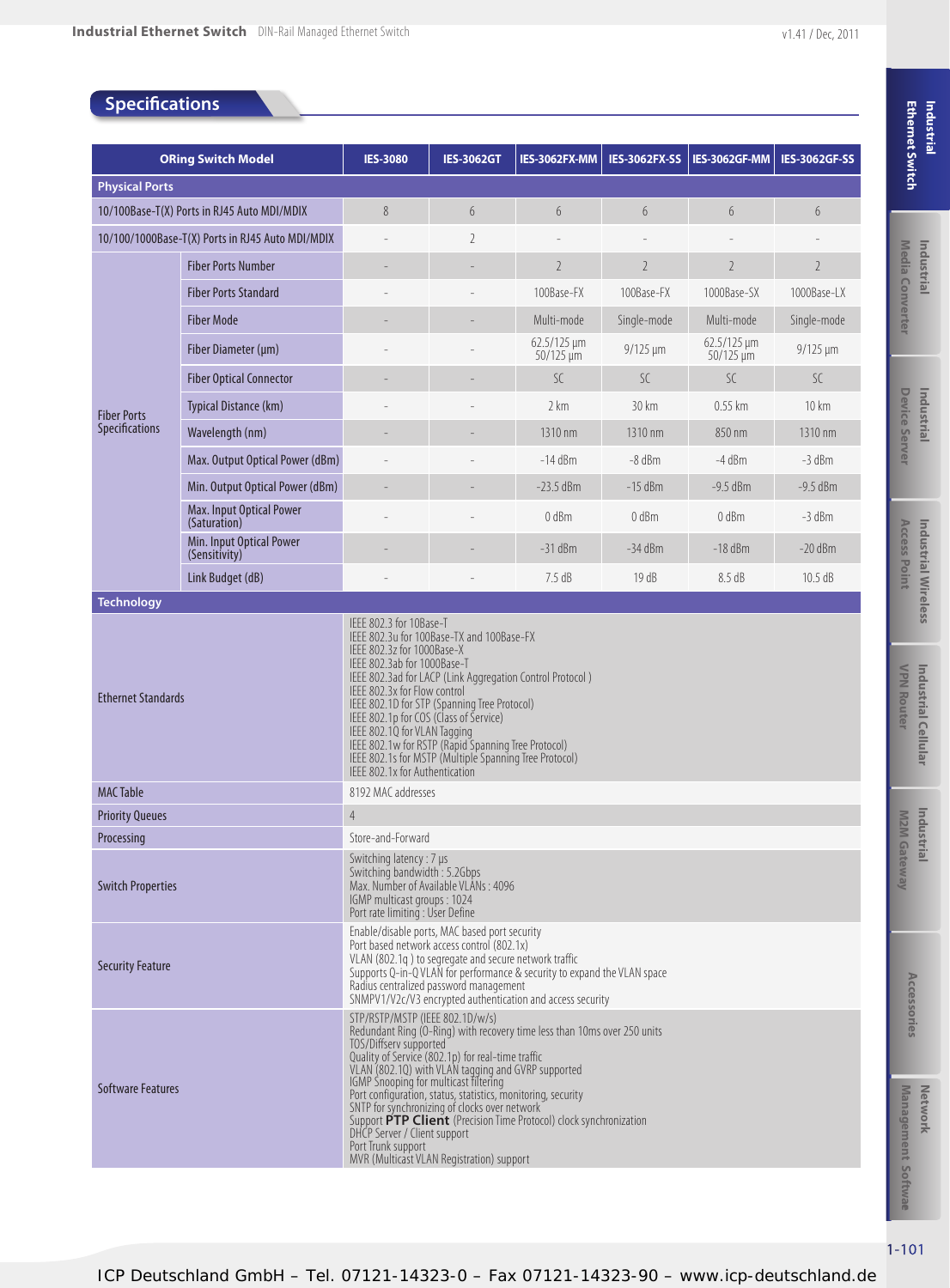| <b>Network Redundancy</b>                   | 0-Ring<br>Open-Ring<br>O-RSTP<br><b>STP</b><br><b>RSTP</b><br><b>MSTP</b>                                                                                                     |  |  |  |  |  |  |
|---------------------------------------------|-------------------------------------------------------------------------------------------------------------------------------------------------------------------------------|--|--|--|--|--|--|
| Warning / Monitoring System                 | Relay output for fault event alarming<br>Syslog server / client to record and view events<br>Include SMTP for event warning notification via email<br>Event selection support |  |  |  |  |  |  |
| <b>RS-232 Serial Console Port</b>           | RS-232 in RJ45 connector with console cable. Baud rate setting: 9600bps, 8, N, 1                                                                                              |  |  |  |  |  |  |
| <b>LED Indicators</b>                       |                                                                                                                                                                               |  |  |  |  |  |  |
| <b>Power Indicator</b>                      | Green: Power LED x 3                                                                                                                                                          |  |  |  |  |  |  |
| R.M. Indicator                              | Green : Indicates that the system is operating in O-Ring Master mode                                                                                                          |  |  |  |  |  |  |
| <b>0-Ring Indicator</b>                     | Green : Indicates that the system is operating in O-Ring mode                                                                                                                 |  |  |  |  |  |  |
| <b>Fault Indicator</b>                      | Amber : Indicates unexpected events occurred                                                                                                                                  |  |  |  |  |  |  |
| 10/100Base-T(X) RJ45 Port Indicator         | Green for port Link/Act. Amber for Duplex/Collision                                                                                                                           |  |  |  |  |  |  |
| 10/100/1000Base-T(X) / Fiber Port Indicator | Green for port Link/Act. Amber for 100Mbps indicator                                                                                                                          |  |  |  |  |  |  |
| <b>Fault contact</b>                        |                                                                                                                                                                               |  |  |  |  |  |  |
| Relay                                       | Relay output to carry capacity of 1A at 24VDC                                                                                                                                 |  |  |  |  |  |  |
| Power                                       |                                                                                                                                                                               |  |  |  |  |  |  |
| <b>Redundant Input Power</b>                | Triple DC inputs. 12~48VDC on 7-pin terminal block, 12~45VDC on power jack                                                                                                    |  |  |  |  |  |  |
| Power Consumption (Typ.)                    | 5 Watts<br>8 Watts<br>9 Watts<br>9 Watts<br>7 Watts<br>7 Watts                                                                                                                |  |  |  |  |  |  |
| <b>Overload Current Protection</b>          | Present                                                                                                                                                                       |  |  |  |  |  |  |
| <b>Reverse Polarity Protection</b>          | Present on terminal block                                                                                                                                                     |  |  |  |  |  |  |
| <b>Physical Characteristics</b>             |                                                                                                                                                                               |  |  |  |  |  |  |
| Enclosure                                   | $IP-30$                                                                                                                                                                       |  |  |  |  |  |  |
| Dimensions (W x D x H)                      | 52(W)x106.1(D)x144.3(H) mm (2.05x4.18x5.68 inch.)                                                                                                                             |  |  |  |  |  |  |
| Weight (g)                                  | 740 g<br>710q<br>722q<br>735 g<br>735 g<br>740 g                                                                                                                              |  |  |  |  |  |  |
| <b>Environmental</b>                        |                                                                                                                                                                               |  |  |  |  |  |  |
| <b>Storage Temperature</b>                  | $-40$ to 85°C ( $-40$ to 185°F)                                                                                                                                               |  |  |  |  |  |  |
| <b>Operating Temperature</b>                | -40 to 70°C (-40 to 158°F)                                                                                                                                                    |  |  |  |  |  |  |
| <b>Operating Humidity</b>                   | 5% to 95% Non-condensing                                                                                                                                                      |  |  |  |  |  |  |
| <b>Regulatory Approvals</b>                 |                                                                                                                                                                               |  |  |  |  |  |  |
| EMI                                         | FCC Part 15, CISPR (EN55022) class A                                                                                                                                          |  |  |  |  |  |  |
| EMS                                         | EN61000-4-2 (ESD), EN61000-4-3 (RS), EN61000-4-4 (EFT), EN61000-4-5 (Surge), EN61000-4-6 (CS), EN61000-4-8,<br>FN61000-4-11                                                   |  |  |  |  |  |  |
| Shock                                       | IEC60068-2-27                                                                                                                                                                 |  |  |  |  |  |  |
| <b>Free Fall</b>                            | IEC60068-2-32                                                                                                                                                                 |  |  |  |  |  |  |
| Vibration                                   | IEC60068-2-6                                                                                                                                                                  |  |  |  |  |  |  |
| Safety                                      | EN60950-1, UL508(E331061)                                                                                                                                                     |  |  |  |  |  |  |
| MTBF (Hours) (MIL-HDBK-217F2, GB, GC, 25°C) | 324,409<br>290,610<br>287,493<br>280,176<br>280,176<br>290,610                                                                                                                |  |  |  |  |  |  |
| Warranty                                    | 5 years                                                                                                                                                                       |  |  |  |  |  |  |